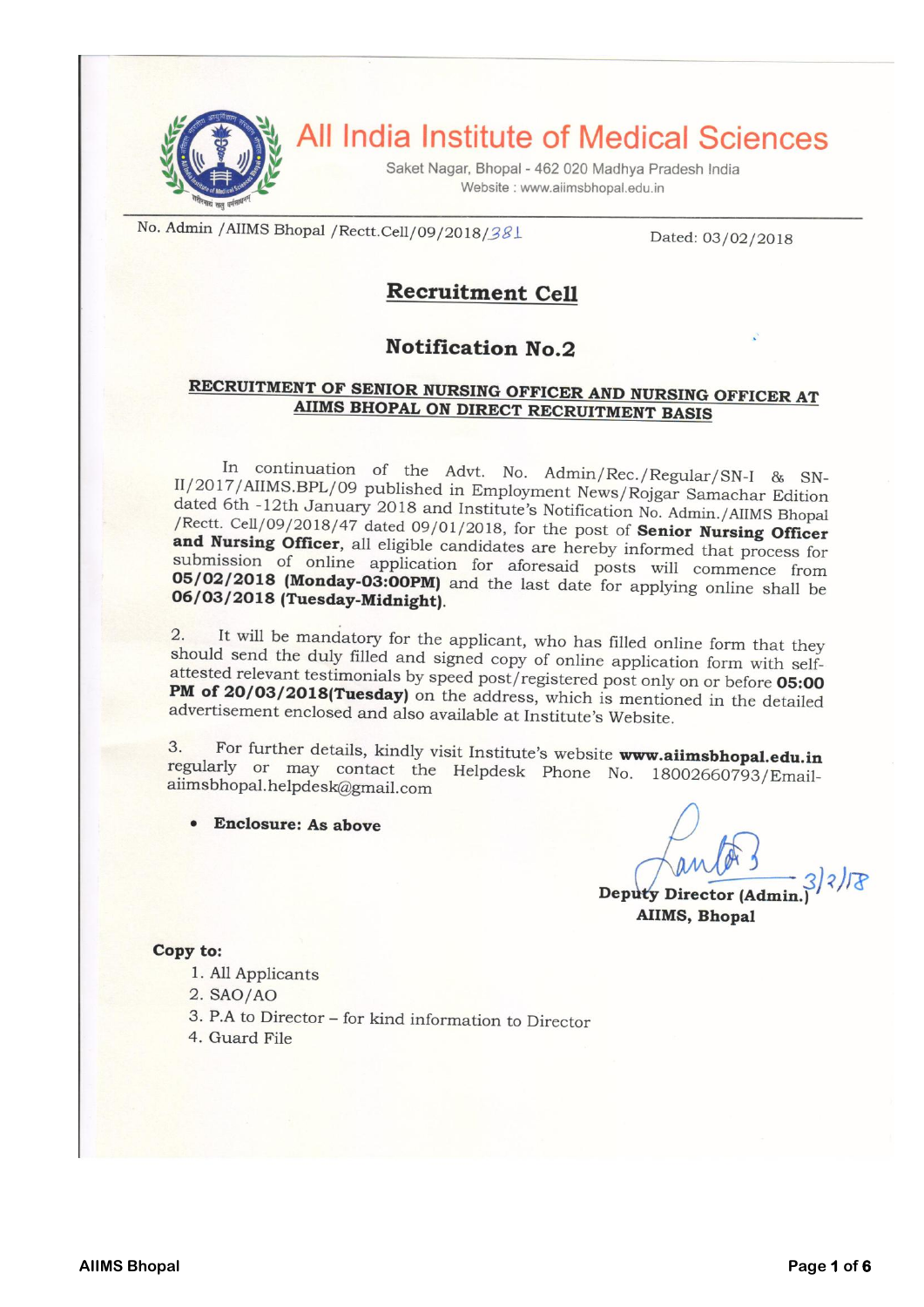

# अखिल भारतीय आयुर्विज्ञान संस्थान भोपाल **ALL INDIA INSTITUTE OF MEDICAL SCIENCESBHOPAL**

**(An Autonomous institute under the Ministry of Health & Family Welfare)** 

**Saket Nagar, Bhopal-462020 (M.P.)** 

**www.aiimsbhopal.edu.in**

**No: Admin/Rec./Regular/SN-I & SN-II/2017/AIIMS.BPL/09/ Dated: 03/02/2018**

**Online applications are invited from the eligible candidates for the following posts on Direct Recruitment Basis in All India Institute of Medical Sciences, Bhopal :**

| S.No.       | Name of Post                                           | Group | <b>Total Post</b> | Reservation |            |           |           |
|-------------|--------------------------------------------------------|-------|-------------------|-------------|------------|-----------|-----------|
|             |                                                        |       |                   | UR          | <b>OBC</b> | <b>SC</b> | <b>ST</b> |
|             | <b>Senior Nursing Officer</b><br>(Staff Nurse Grade-I) | в     | 100               | 51          | 27         | 15        |           |
| $\mathbf 2$ | <b>Nursing Officer</b><br>(Staff Nurse Grade-II)       | В     | 600               | 303         | 162        | 90        | 45        |

## **Qualifications for the posts are as under:**

| S.No.          | <b>Name of Post</b>                                                        | <b>Scale of Post</b>                                | Age<br>Limit              | <b>Qualifications Required</b>                                                                                                                                                                                                                                                                                                                                                                                                                                                                                                                                                                                                                                                                                                                 |  |  |
|----------------|----------------------------------------------------------------------------|-----------------------------------------------------|---------------------------|------------------------------------------------------------------------------------------------------------------------------------------------------------------------------------------------------------------------------------------------------------------------------------------------------------------------------------------------------------------------------------------------------------------------------------------------------------------------------------------------------------------------------------------------------------------------------------------------------------------------------------------------------------------------------------------------------------------------------------------------|--|--|
| 1              | <b>Senior Nursing</b><br><b>Officer</b><br><b>(Staff Nurse</b><br>Grade-I) | 9300-34800<br>with<br><b>Grade Pay</b><br>4800/-    | $21 - 35$<br><b>Years</b> | B.Sc. Nursing (4 Years course) from an Indian<br>1.<br><b>Nursing Council recognized Institute/ University;</b><br><b>OR</b><br>B.Sc. (Post-certificate) or equivalent such as<br>B.Sc. Nursing (Post Basic) from an Indian Nursing<br>Council recognizedInstitute/University.<br>2.<br>Registered as Nurses & Nurse & Midwife in<br><b>State/Indian Nursing Council</b><br><b>Experience:</b><br>Three Years' experience as Staff Nurse Grade-II<br>after B.Sc Nursing/ B.Sc. (Post Certificate)/ B.Sc.<br>Nursing (Post Basic) in a minimum 200 bedded<br>Hospital/Healthcare Institute.                                                                                                                                                     |  |  |
| $\overline{2}$ | <b>Nursing Officer</b><br><b>(Staff Nurse)</b><br>Grade-II)                | 9300-34800<br>with<br><b>Grade Pay of</b><br>4600/- | $21 - 30$<br>Years        | 1. (i) B.Sc. (Hons.) Nursing/B.Sc. Nursing from an<br>Indian Nursing Council recognized Institute or<br>University;<br><b>OR</b><br>B.Sc. (Post-certificate)/Post Basic B.Sc. Nursing<br>from an Indian Nursing Council recognized<br><b>Institute or University;</b><br>(ii) Registered as Nurses & Nurse & Midwife in<br><b>State/Indian Nursing Council</b><br><b>OR</b><br>1. (i) Diploma in General Nursing Midwifery from an<br>Indian Nursing Council recognized institute /<br><b>Board or Council;</b><br>(ii)Registered as Nurses & Midwife in State/<br><b>Indian Nursing Council</b><br>(iii) Two years' experience in minimum 50 bedded<br>Hospital<br>after<br>acquiring<br>the<br>educational<br>qualification mentioned above. |  |  |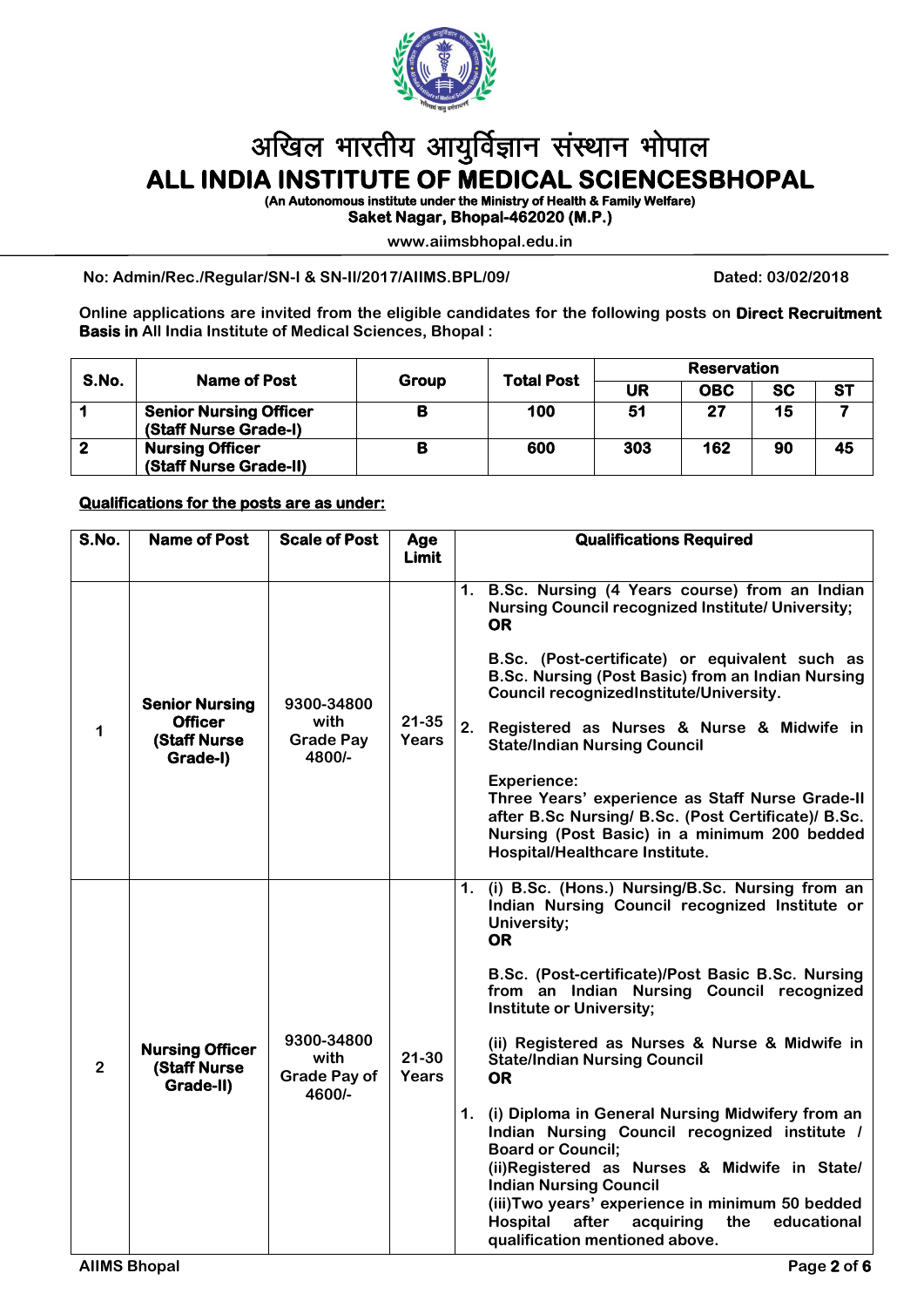#### **Notes:-**

- **I. The above vacancies are provisional and subject to variation. The Director, AIIMS, Bhopal reserves the right to increase/vary the vacancies.**
- **II. Reservation will be as per guidelines issued by MOHFW based on the Government of India Policy.**
- **III. The cut-off date to determine the maximum age limit, essential qualifications & experience will be the last date of submission of online application.**
- **IV. The period of experience wherever prescribed shall be counted after obtaining the prescribed essential qualifications.**

# **GENERAL CONDITIONS**

- **1. All the posts carry usual allowances as admissible to Central Government employees of similar status at AIIMS, Bhopal, and the Pay Band and GP are under process for revision as per the recommendations of the Seventh Pay Commission of Government of India.**
- **2. Application Process: -The aspiring applicants satisfying the eligibility criteria in all respect can submit theirapplication through ON-LINE mode only. The On-line registration of application shall be made available on AIIMS, Bhopal official website i.e. http://www.aiimsbhopal.edu.inon 05/02/2018 (03:00 PM)The link for submission of online applications in respect ofabove said posts along with other relevant information will be activated from 05/02/2018(Monday-03:00 PM)The last date of online submission of applications will be 06/03/2018 (Tuesday-midnight)The candidature of such applicants who fails to complete the online application submission by thestipulated date and time, the same will be treated as incomplete application and no correspondence in this regard will be entertained.**

**It is mandatory that the applicants shall send the duly filled and signed hardcopy of the submitted online application form along with self-attested photocopies of their proof of date of birth, eligibility qualification mark sheets, degrees, experience certificates and other relevant testimonials by speed post/registered post only on or before 05:00 PM of 20/03/2018 (Tuesday) to the following address:**

# **The Administrative Officer All India Institute of Medical Sciences (AIIMS) Administrative Block, 1st Floor of Medical College Building, Saket Nagar, Bhopal-462020 (M.P.)**

**The envelope containing the hardcopy of application form must be superscribed as 'Application for Direct Recruitment Group 'B' post of ...........................'** 

## **3. For filling up of Online application, candidates must have the following pre-requisites ready :**

- **(i) Valid e-mail ID.**
- **(ii) Scanned Passport size photograph of candidate (in JPG format).**
- **(iii) Scanned Signature of the candidate (in JPG format).**
- **(iv) Online payment details of the required Application Fee.**
- **(v) Any other details, as per the advertisement.**

## **Guidelines for Scanning the Photographs &Signature:**

**Before applying online, a candidate will be required to have a scanned (digital) image of his/her Photograph and Signature as per the specifications given below:**

# **(i) Photograph Image :**

- **Photograph must be a recent passport size colour picture.**
- **The picture should be in colour, against a light-coloured preferably white background.**
- **Caps, hats and dark glasses are not acceptable. Religious headwear is allowed but it must not cover your face.**
- **Dimensions 200x230 pixels (preferred).**
- **Size of file should be between 20 KB -100 KB.**
- **Ensure that the size of the scanned image is not more than 100 KB.**

## **(ii) Signature Image :**

**AIIMS Bhopal Page 3 of 6 The applicant has to sign on white paper with Black ink pen.**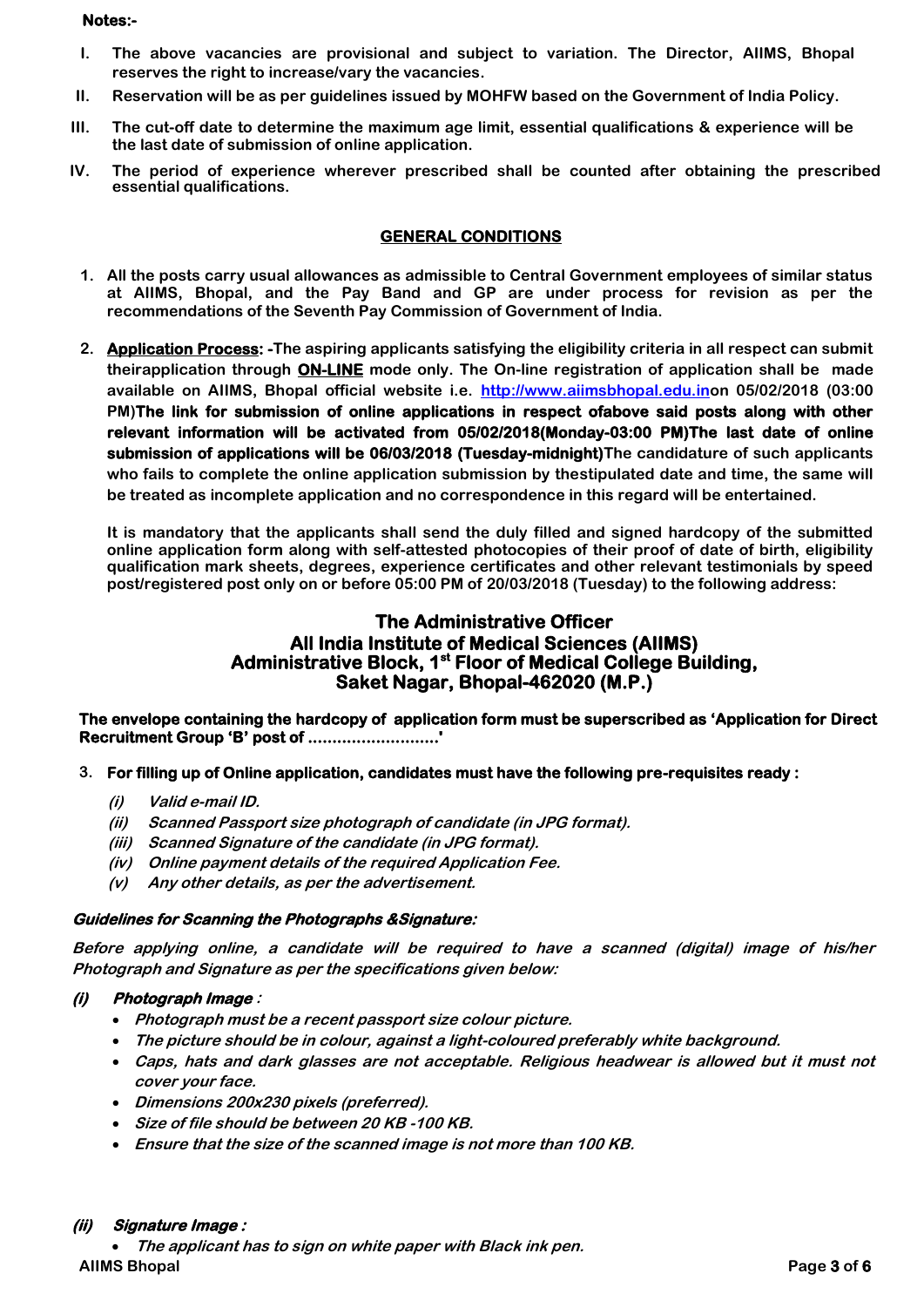- **The signature must be signed only by the applicant and not by any other person.**
- **The signature will be used to put on the Hall Ticket and wherever necessary.**
- **If the Applicant's signature on the answer script, at the time of examination, does not match the signature on the Hall Ticket, the applicant will be disqualified.**
- **Dimensions 140 x 60 pixels (preferred).**
- **Size of file should be between 10 KB -50 KB.**
- **Ensure that the size of the scanned image is not more than 50 KB.**
- **4. The candidate must ensure that their photo and signature should be clearly visible in preview at the time of filling of application in online mode. If photo/signature image is displayed small or not visible in preview on online application that means photo/signature is not as per the AIIMS, Bhopal prescribed format and in that case, your application will be rejected. So, candidates are advised to be careful while uploading their photo and signature. Both must be visible clearly on their Online Application Form.**
- **5. In case a candidate wishes to apply for more than one post, he/she is required to fill in the form separately through On-line mode only and separate application fees will be applicable.**
- **6. AGE RELAXATION: - Relaxation in age as shall be applicable, as per Government of India rules.**
- **7. Candidates applying under any of the reserved category posts, viz. SC/ST/OBC/PH will be considered subject of Caste /PH Certificate issued by the Appropriate/ Competent Authority on the prescribed format. Community should be clearly and legibly mentioned in the certificate. OBC candidate's eligibility will be based on the Caste(s) borne in the Central List of Government of India. OBC candidate(s) should not belong to Creamy Layer and their sub-caste should match with the entries in Central List of OBC, failing which their candidature(s) will not be considered under any of the applied reserved category post(s).** 
	- **Candidates applying under any of the reserved category viz. SC/ST/OBC will be considered subject to submission of caste certificate on a prescribed format issued by the Competent Authority along with the hard copy of application form. Community should be clearly mentioned in the certificate.**
	- **OBC candidate's eligibility will be based on Castes borne in the Central List of Govt. of India. OBC candidates should not belong to Creamy layer. Their sub-caste should match with the entries in Central List of OBC, failing which their candidature will not be considered under any of the applied reserved category and will be treated as UR.**
	- **Physical Disability Certificate should be issued from a duly constituted and authorized Medical Board.**
- **8. 4% of the total posts will be horizontally reserved for PwD Candidates as per Reservation Rules. The Reservation of PwD will be applicable for the post for which it is identified for. However, the quantum of reservation will be regulated, as per Govt. of India instructions.**
- **9. Disabled OL category of PwD candidates shall be suitable for both the posts.The definition of different categories of disabilities, for the purpose of age relaxation, will be same as per Govt. of India instructions.**
- **10. If a person with disability is entitled to age concession by virtue of being a Central Government employee, concession to him/her will be admissible either as a 'person with disability' or as a 'Central Government employee' whichever may be more beneficial to him/her.**
- **11. Only such persons would be eligible for reservation under PwD quota in service/posts who suffer from not less than 40% of physical disability as identified for that post as per Govt. of India instructions. Person who wants to avail the benefit of reservation would have to submit a Disability Certificate issued by a Competent Authority in prescribed format.**
- **12. There will be a computer based test (CBT) to select candidates for these posts.Theselection process is to be made as per the relevant Recruitment rules and Govt. of India instructions as applicable.**
- **13. A Skill Test or Proficiency Test may be conducted after CBT in respect of shortlisted candidates who secure a threshold mark in CBT**
- **14. Based on the declaration made by candidates in their online application,they will be provisionally declared eligible to appear for CBT. However, shortlisted candidates will be called for document verification based on their performance in CBT/Skill Test.If anyone found not meeting the prescribed qualification/experience and any other eligibility criteria as per the advertisement, his/her candidature will be treated as cancelled without giving them any further notice.**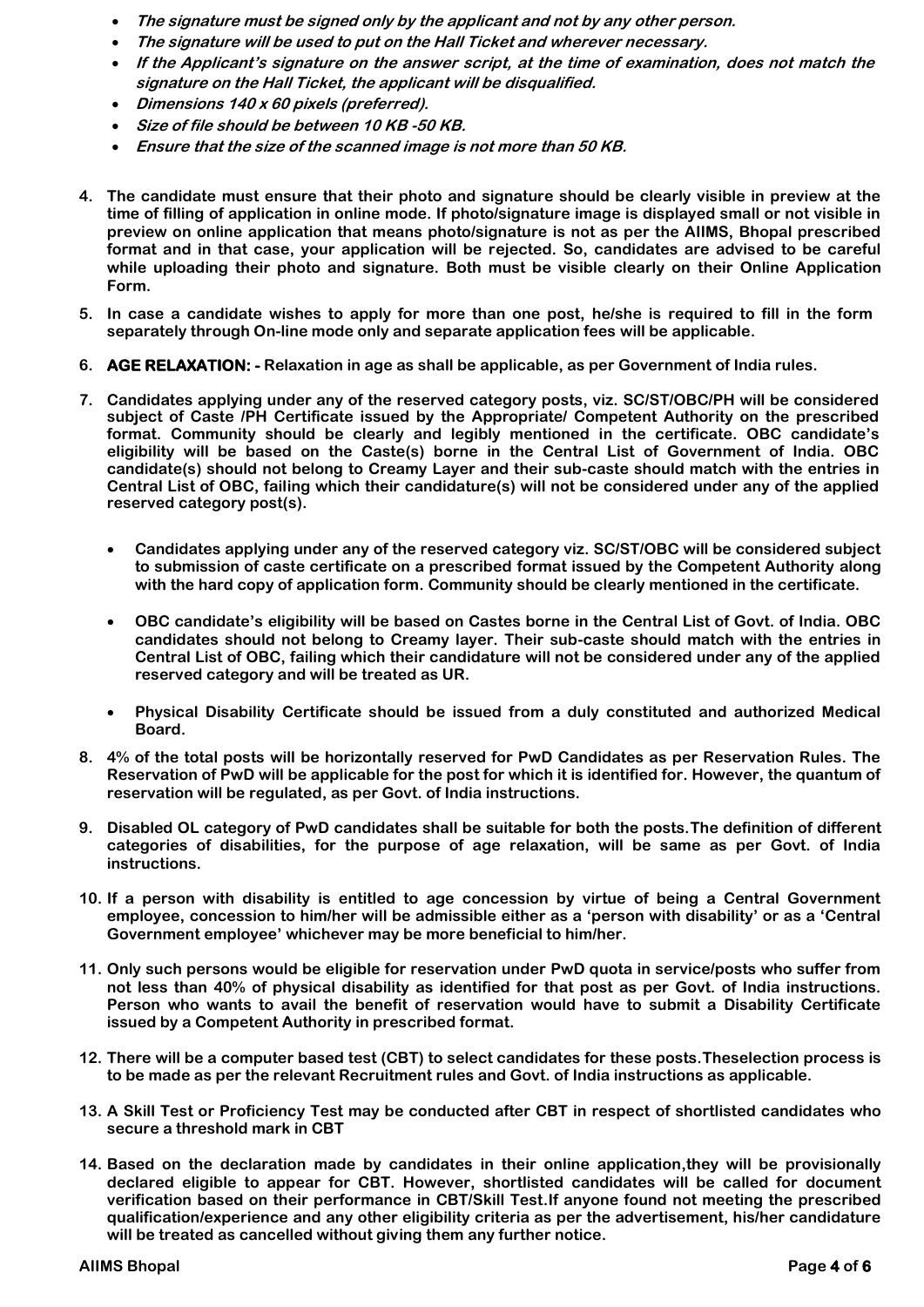- **15. There will be penalty for wrong answers marked in the CBT. For each correct answer candidate will get 1 mark whereas 1/4 mark will be deducted for incorrect/wrong answer. If a question is left blank, i.e. no answer is marked by the candidate, there will be no penalty for that question.**
- **16. TEST CENTRE:Test Centre of Computer Based Test(CBT: The Test Centre for Computer Based Test (CBT) will be preferable in Bhopal or any other place as decided by Director AIIMS Bhopal.However, in case substantial numbers of candidates apply for a post, then the candidates may be allotted a Centre as opted by them out of the Centre viz.BHOPAL, BHUBANESHWAR, CHENNAI, GUWAHATI, GWALIOR INDORE, JABALPUR, JODHPUR, KOLKATA, MOHALI AND PUNEand Candidates cannot claim as a matter of rights to be allotted a centre of their choice. The AIIMS, Bhopal is reserve the discretion to allot a testcentre.**
- **17. Scheme of examination, date of examination and Syllabus will be notified in due course in the website of AIIMS, Bhopal.**
- **18. APPLICATION FEES: Rs. 1,000/- (Rupees One Thousand Only).**
	- **a. The candidate should pay prescribed application fees through On-line mode only via payment gateway. Transaction/ Processing fee, if any, as applicable will be payable to the bank by the candidate.**
	- **b. Application fee once remitted shall not be refunded under any circumstances.**
	- **c. No fee shall be payable for SC/ST/PWD/Women Candidates.**
- **19. Applications without the prescribed fee or incomplete in any respect would not be considered and summarily be rejected.**
- **20. The applicants already in Government service shall have to produce No Objection Certificate from their present employer at the time of submission of hard copy of application. Therefore, while applying for the post, candidates have to take prior permission from their respective employer, in case of Government service.**
- **21. The decision of the Competent Authority of AIIMS Bhopal in all matters relating to eligibility, acceptance or rejection of the applications, penalty for false information, mode of selection (CBT/Skill Test), conduct of examination(s), allotment of examination centres, selection and allotment of posts/organizations to selected candidates will be final and binding on the candidates and no enquiry / correspondence will be entertained in this regard.**
- **22. Canvassing of any kind will lead to disqualification of candidature.**
- **23. The prescribed qualification is minimum and merely possessing the same does not entitle any candidate for the selection.**
- **24. All the appointees including in-service candidates shall be governed by the New Pension Scheme (NPS) as per the provisions contained in the Ministry of Finance, Department of Economic Affairs (ECB & PR Division), Government of India Notification No. 5/7/2003 - ECB&PR dated 22.12.2003.**
- **25. All the appointees will have to conform to the rules of conduct and discipline as applicable to the Institute employees.**
- **26. The candidates should not have been convicted by any Court of Law.**
- **27. No TA/DA shall be paid to the candidates for attending the CBT/Skill Test etc.**
- **28. In case any information given or declaration by the candidate is found to be false or if the candidate has willfully suppressed any material information relevant to this appointment, he/she will be liable to be removed from the service and action taken as deemed fit by the appointing authority, in case of selection.**
- **29. The decision of the competent authority regarding selection of candidates will be final and binding and no representation will be entertained in this regard.**
- **30. The Competent Authority reserves the right of any amendment, cancellation and changes to this advertisement as a whole or in part without assigning any reason or giving notice.**
- **31. All disputes will be subject to jurisdiction of Hon'ble High Court, Jabalpur (M.P.)**